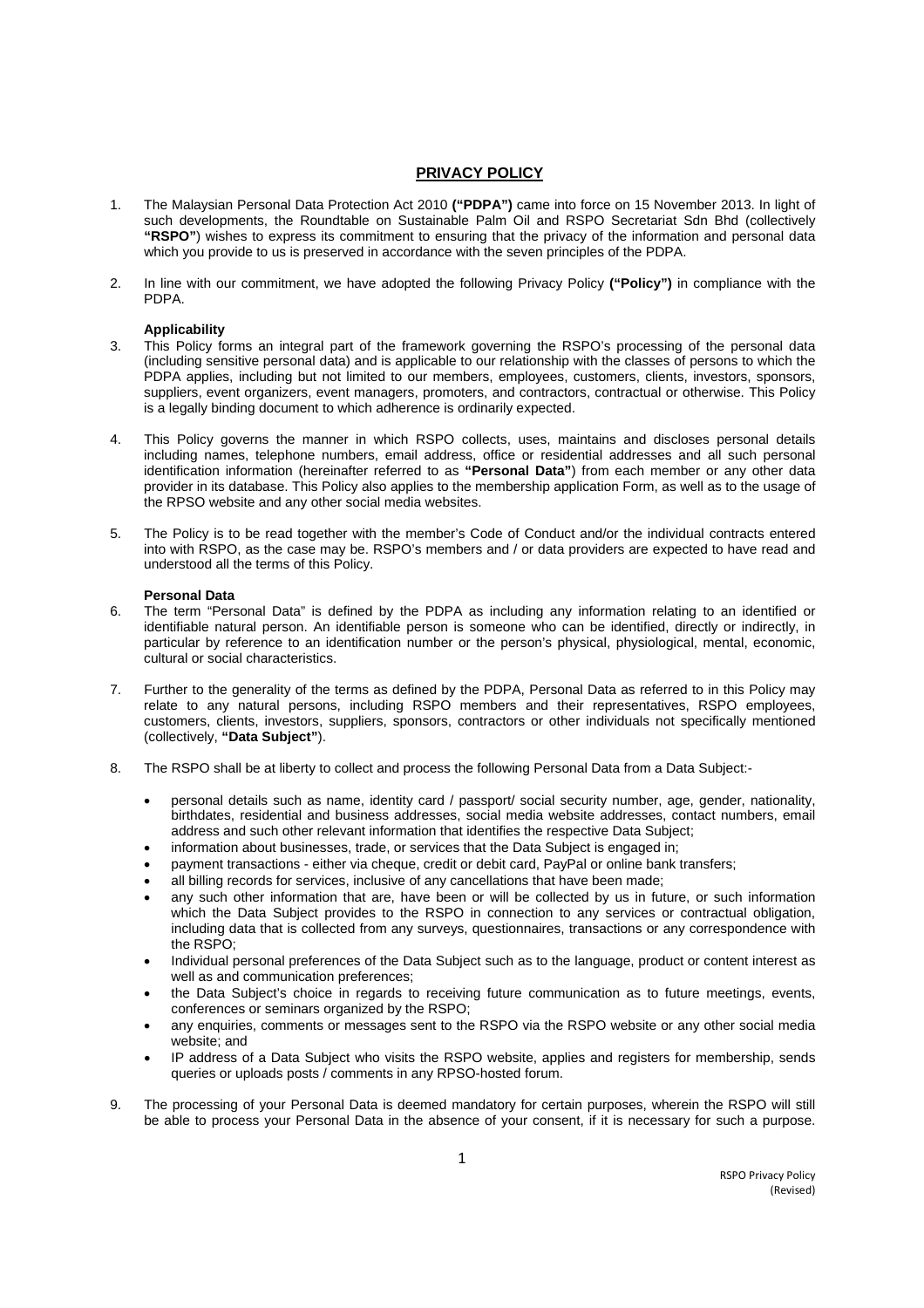These include the processing of Personal Data:

- for the performance of a contract to which you are a party;
- at your request, with a view to entering into a contract with the RSPO;
- for compliance with any legal obligation to which RSPO is subject, other than an obligation imposed by a contract;
- to protect your vital interests;
- for the administration of justice; or
- for the exercise of any functions conferred on any person by or under any law.

## **Sensitive Personal Data**

- 10. Sensitive Personal Data is any personal data consisting of information on your physical or mental health or condition, political opinions, religious beliefs or other beliefs of a similar nature, the commission or alleged commission of an offence or any such other information prescribed by the PDPA as Sensitive Personal Data.
- 11. It is our express Policy not to collect Sensitive Personal Data unless required by any applicable or relevant laws. You are advised NOT to submit any kind of sensitive personal data if you do not want the RSPO to collect or process such data.
- 12. In the event that you have submitted Sensitive Personal Data to us, it will be deemed to have been submitted on your own volition and with your explicit consent. The RSPO shall treat all Sensitive Personal Data as confidential and such data shall be subject to the terms and conditions of the Policy.

#### **Cookies**

- 13. A cookie, also known as an HTTP cookie, web cookie, or browser cookie, is a small piece of data sent from the RSPO website and stored in your web browser while you browse the RSPO website. Every time you access the RSPO website, the browser sends the cookie back to the server to notify the website of your previous activity. Cookies are designed to be a mechanism for the website to remember information or to record your browsing activity. Cookies do not collect personal data or any such information that is related to or deemed as personal identification information.
- 14. When you access the RSPO website, there will be certain information stored by the RSPO, albeit minor. By accessing the website and through your continuous or regular use of the website, you are deemed to have read and agree to be bound by the terms of this Policy. As such, the information collected therein will be processed accordingly.
- 15. The RSPO at its discretion may use cookies for tracking purposes with the intention of conducting surveys, statistical analysis or for such marketing or advertising purposes.
- 16. If you do not wish to have your information stored, then you are advised to remove cookies from your hard drives after each browsing session.

#### **Links / Related websites**

17. You are advised that the RSPO is not responsible or accountable for any websites that are linked or related to its website. You are further advised to read each respective privacy policy of the websites linked to the RSPO website.

#### **How we collect your Personal Data**

- 18. The RSPO will collect Personal Data from the Data Subject when such information is voluntarily submitted. By providing such Personal Data, the Data Subject is deemed to have voluntarily consented to the processing, storage and dissemination of their personal data in accordance with the PDPA and the terms and conditions of this Policy herein.
- 19. Generally, the RSPO will collect Personal Data from a Data Subject through a variety of sources, including but not limited to:
	- applications for RSPO membership;
	- updates received from a Data Subject with regards to their personal details or any change therein, including a change of address;
	- enquiries and registrations for RSPO events, meetings, seminar or forums;
	- visits to the RSPO website and/or any of the RSPO's social media webpages;
	- registrations with the RSPO and/or its event organizers for events whether online or manually;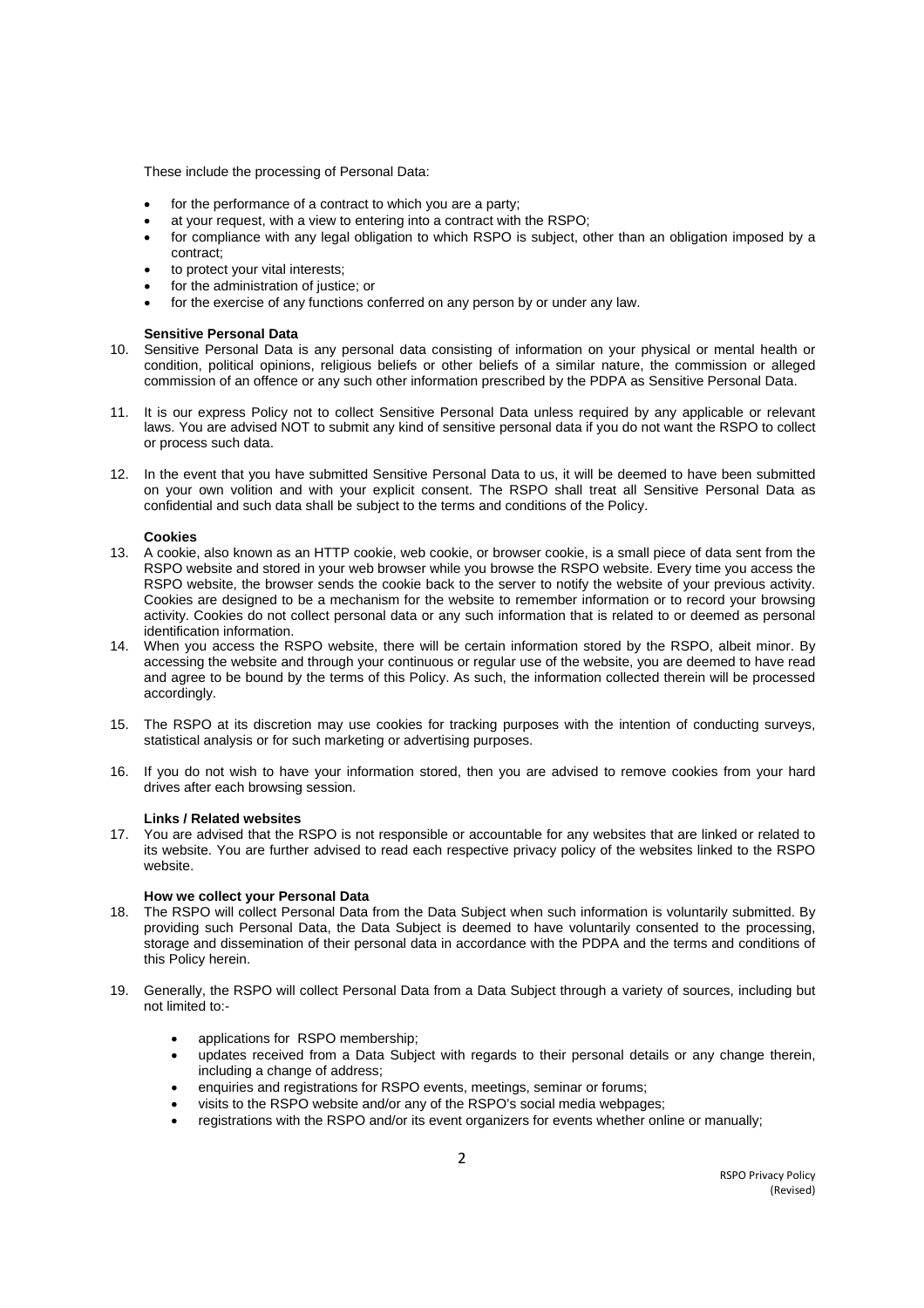- any transaction or inquiry or communication made with the RSPO;
- when such personal data is collected by promoters, event managers, event organizers or any associates of the RSPO in the course of any event, function, meeting or any marketing, expansion and promotional activities; and
- contracts for service or services entered into with the RSPO.

# **Purpose of Collecting Personal Data**

- 20. The RSPO will collect and process your Personal Data (including Sensitive Personal Data) for the following purposes:
	- to communicate with you about membership, inquiries or other requests;
	- to facilitate your participation in RSPO Events, future or promotional events;
	- to respond to your queries;
	- for administrative purposes, including but not limited to billing, payment, registration of new members and renewal of current memberships;
	- to monitor and upgrade the RSPO's services;
	- for direct marketing services;
	- to update and provide information on promotions and upcoming events to you;
	- to conduct research, surveys and statistical analysis;
	- to send emails on updates or on any event that may be of interest to you;
	- for the performance of a contract to which you are a party;
	- for compliance with any legal obligation to which RSPO is subject, other than an obligation imposed by a contract.

## **Disclosure and Sharing of Personal Data**

- 21. The RSPO has the sole discretion in deciding whether to share any Personal Data with the following third parties for such limited purposes as necessary:-
	- RSPO's partners, trusted affiliates, promoters, event organizers, researches, and advertisers as part of the efforts to conduct statistical analysis of current or future global trends as well for marketing, advertising and promotional purposes of future meetings, conferences and/or events;
	- third party service providers which helps operate the RSPO and its website; as well as all other social media websites and/or administer activities on the RSPO's behalf, such as to send out newsletters and/or emails, to conduct text messaging blasting and/or surveys; and
	- RSPO's lawyers, legal counsel, accountants, actuarists, auditors, consultants, promoters, event organizers and such other service providers in the conduct and administration of its affairs.
- 22. The RSPO will not sell, trade or rent out Personal Data to any unauthorized third parties.
- 23. By agreeing to the terms of this Policy, you are deemed to have given your unconditional permission and consent to allow the RSPO to disclose and share your Personal Data and the extent of such Personal Data with those third parties mentioned above.
- 24. If you attend any of the RSPO's Seminars, Conferences, meetings, events or functions, you are deemed to have consented to the RSPO sharing your personal information, contact details and such other relevant data required or relevant for the event in question with any of RSPO's associates, affiliates or event organizers.
- 25. If any associate, affiliate or event organizer is required to assist the RSPO for payment collection and registration of attendees for the RSPO's respective Seminar, Conference, meeting, event or function, the said associate, affiliate or event organizer shall be fully responsible to ensure that the Personal Data collected is processed in accordance with the PDPA and that all safeguards are taken by them to ensure no breach on their part.

#### **Transfer of Personal Data outside the jurisdiction**

- 26. From time to time, it may become necessary for the RSPO to transfer your Personal Data to a country or jurisdiction outside Malaysia for the purposes for which the Personal Data is collected. In this regard, the RSPO has the sole discretion in deciding whether to transfer your Personal Data.
- 27. By acknowledging and agreeing to the terms of this Policy, you are deemed to have given your consent to allow us to transfer your Personal Data to any country or jurisdiction outside Malaysia, even if such country does not have similar or adequate levels of personal data protection. The RSPO shall not be liable for any breach of any of the personal data principles in the recipient country which receives the personal data.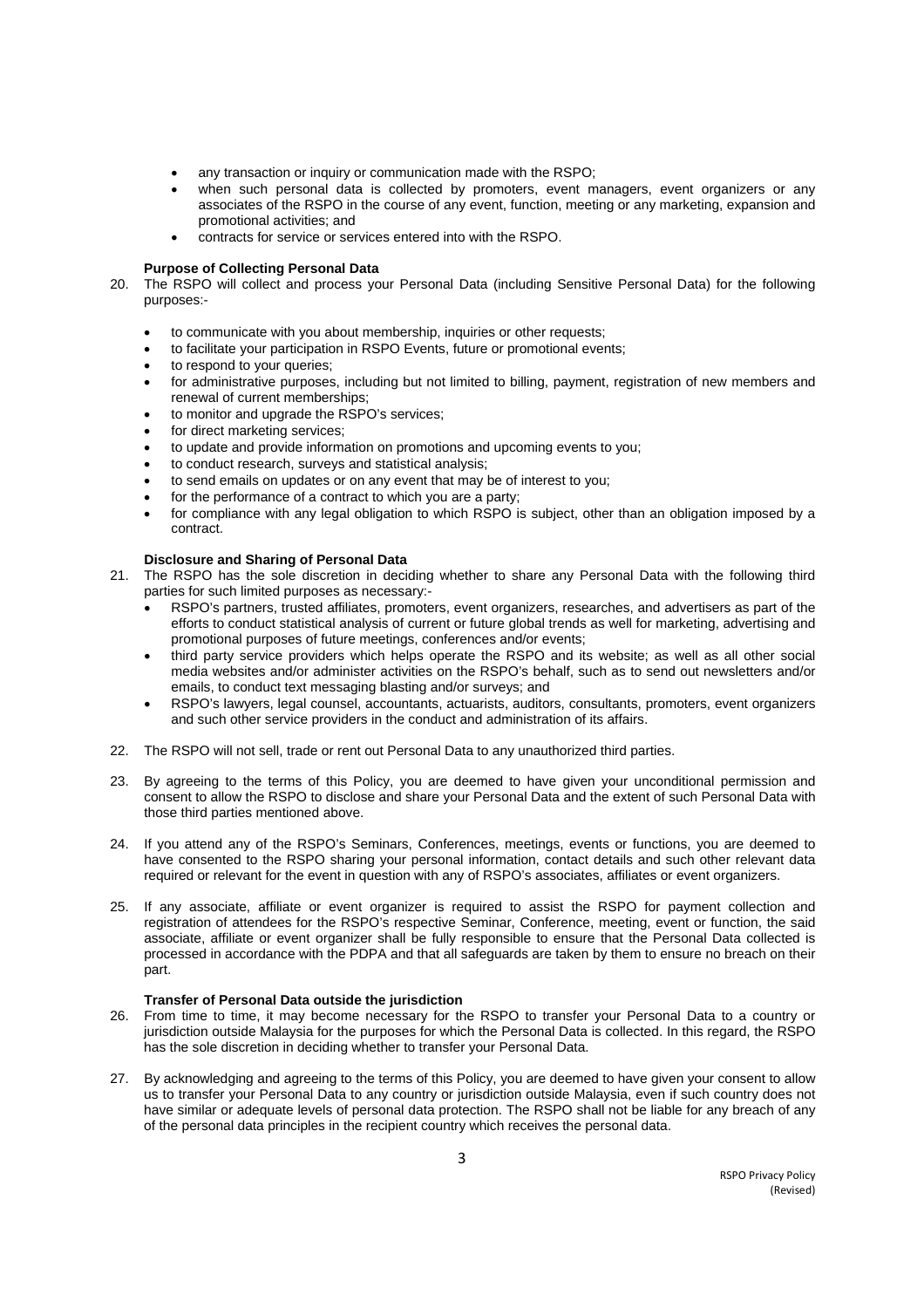#### **Your Right to Opt-Out**

- 28. If you do not wish to have your Personal Data shared, disclosed or transferred, you have a right to withhold your consent to such a transaction. Additionally, if at any time you do not want to receive any emails from the RSPO pertaining to promotions, surveys, advertisements, statistical analysis or other related marketing material, you have an option to unsubscribe from the RSPO's mailing list.
- 29. It shall be your responsibility to inform the RSPO by way of a written Notice if:
	- you do not agree to have your Personal Data shared with such third parties; or
	- to the transfer of your Personal Data outside of Malaysia; or
	- you wish to unsubscribe from the RSPO's mailing list.
- 30. Such a Notice must be in writing and must be sent either by email to **contacts.update@rspo.org**, or by post or hand to the RSPO Secretariat whose address is at Unit A-37-1, Menara UOA Bangsar, No.5 Jalan Bangsar Utama 1, 59000 Kuala Lumpur, Malaysia. In the event such a Notice is sent by post, it will be deemed to have been delivered effectively only if received by the RSPO.
- 31. If in the event that you do not send such a Notice to the RSPO, you shall be deemed to have given your consent to the RSPO to:
	- disclose, share and transfer your Personal Data for the purposes above; and/or
	- be included in its correspondence list and agree to receive such information from the RSPO and its affiliates, associates or any event organizer appointed by the RSPO.

## **How we Store and Protect your Personal Data**

- 32. As a responsible organization, the RSPO adopts appropriate data collection, storage and processing practices and security measures to protect against unauthorized access, alteration, disclosure or destruction of your Personal Data.
- 33. The RSPO shall take all reasonable and necessary measures to ensure that all Personal Data stored in its records is secure and protected. By continuing your membership, you hereby agree and consent to giving the RSPO the sole prerogative in determining the manner in which your Personal Data is to be stored.
- 34. The RSPO websites are encrypted to ensure that the information collected therein is secure. All reasonable measures are taken to ensure such information is secure and to prevent any loss, alteration, theft or third party interference.
- 35. By agreeing to the terms of this Policy, you are deemed to understand that the RSPO shall not be liable in the event of any unforeseen events that result if the unauthorized publication and/or leakage of such personal data. By your continued membership in the RSPO, you hereby agree to indemnify the RSPO for any consequences resulting in such unauthorized publication or leakage of the Personal Data.

#### **Retention of Personal Data**

- 36. Your Personal Data will be kept only as long as necessary to fulfill the purpose for which it was collected. In the event Personal Data is no longer required to be used by the RSPO, it may delete and destroy such Personal Data from its records, unless the retention of such Personal Data is required to satisfy legal, regulatory or accounting requirements or for any other purpose which renders the retention necessary.
- 37. If you have agreed and consented to receive promotional or future marketing information from the RSPO, its associates and its trusted affiliates, the RSPO shall store such Personal Data in accordance to the terms of this Privacy Policy.
- 38. In the event of termination or expiry of a membership or contract with a Data Subject:
	- such Personal Data of the Data Subject shall be stored in the RSPO database; unless the Data Subject serves a written Notice to the RSPO requesting for such Personal Data to be destroyed and deleted from the RSPO database;
	- the RSPO shall at all times take reasonable measures to ensure sufficient security measures are taken to protect the Personal Data; and
	- the Data Subject has a choice as to whether they wish to receive any future correspondence from the RSPO in regards to future marketing information.
	- It will be the responsibility of the Data Subject to inform the RSPO as to whether they wish to remain on the mailing list. Failure to give such notice will be deemed as consent to receiving future correspondence from the RSPO, its affiliates and associates.